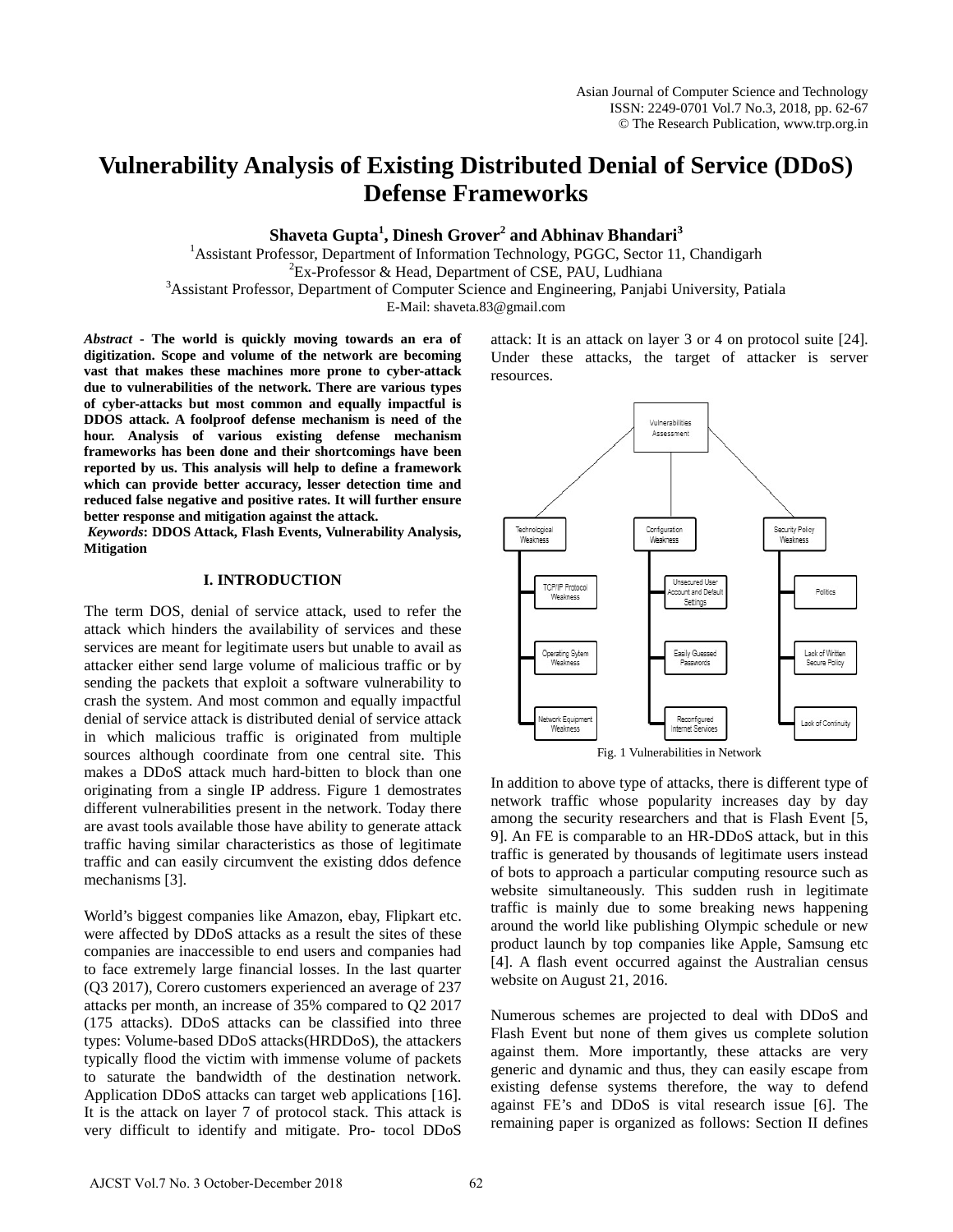the different phases which are a part of defense Frameworks. Section III focuses on literature of existing defense frameworks. Section IV demonstrates different techniques used in various phases of different defense Frameworks in tabular form and their corresponding vulnerabilities.

## **II. DEFENSE FRAMEWORK**

Defence Framework is amalgamation of attack detection, characterization, Response and Mitigation modules [12, 7, 15] as shown in figure 2.Detection is the way towards identifying victim network or server attack after the launch of the attack [1]. A decent defense framework aims to detect the attack near the source end so that there is less collateral damage. It requires traffic observing and its refined behavioral examination. Characterization method involves discriminating attack traffic from legitimate traffic. This step is difficult to execute as attack and legitimate traffic look alike. Attack response: When attack is detected, or enough warning signs are captured then the next step is to minimize attack impact on legitimate users and network resources. This is covered under attack response. Techniques under Response include traceback, Filtering, Rate Throttling and Reconfiguration. Attack tolerance and mitigation approach count on that it is impossible to save you or forestall DDoS completely [17]. Therefore, it focuses on minimizing the attack effect and attempts to offer surest level of service as per quality of its service requirement to valid customers while the service provider is being attacked.



Fig. 2 Modules in Defense Framework

Mitigation is all about being proactive and take preliminary actions, it helps to determine the probability of its occurrence and corresponding impact is recognized at an advance stage to prevent deleterious affects. In short, Mitigation follows Prevention is better than cure. This step includes Over provisioning, Router Queue management, Router traffic scheduling, Target roaming.

## **III. EXISTING DEFENSE FRAMEWORKS**

In this section we have reiterate the work done in the field of existing Defense Frameworks. The main objective of this

summary is to analyze the different phases in the defense framework and obtain the vulnerabilities that exist in the frameworks.

Ahmed Redha Mahlous *et al.* [18] proposed a Multipath Traffic Filtering framework against flooding-based DDoS attacks.This framework computes various possible paths to the attacker using modified variant of Dijkstra's algorithm. It triggers an alert to the closest gateway of those paths to block all the traffic originating from attack source. The policy module (Detection phase) in this framework categorizes the incoming traffic in various flows based on source address and destination address of packets. Once the policy module recognizes an undesired flow it directs a filtering and rate limiting request to Multipath traffic filtering algorithm (Attack Response). Effectiveness of IP traceback scheme is checked by computing the number of packets needed for reconstructing a path. Multipath traceback technique uses the least number of packets needed to reconstruct a path. Volumentality Amalysis of Existing Distributed Pasta of Service (DDoS) Peterse Framework<br>
tenture of electrons the measure is to unalyge the different places in the december<br>
measures of the control of the service of the

Vincenzo Gulisano *et al.* [14] presents a framework, named STONE, that is potentially comparable to an expert system for effective DDoS detection and mitigation. The fundamental principle of STONE is to detect attacks by monitoring traffic and to filter out the illegitimate flow using predefined threshold limits. Major detection parameter used under STONE is Source IP Clustering. Upon detection of an attack, STONE permits legitimate users to access the service uninterrupted while discarding doubtful one. Mitigation phase uses queue management and traffic volume shaping techniques. Results obtained after implementing STONE on the real network traces shows that it detects attacks swiftly and facilitates least degradation to legitimate clients.

Abhinav Bhandari *et al.* [8] Packets based entropy approach has been used to detect flooding-based DDoS. Furthermore, the next step under this framework is to trace the edge routers point which act as entry points within ISP domain. This task has been accomplished by entropy-based trace back method by using NS2 simulator to validate this approach.

Mohammed A. Saleh *et al.* [22] proposed Flexible, Collaborative, Multilayer, DDoS Prevention Frame- work (FCMDPF) to handle HTTP based DoS/DDoS attacks. FCMDPF framework encompasses three sub- sequent multilayer points for detecting and preventing HTTP DoS/DDoS attacks. The Primary layer of FCMDPF framework is an outer attack blocking (OB) at the entry point (edge router) and it blocks Source IP if it is a part of Black List Table, while the second layer of FCMDPF framework is service traceback oriented architecture (STBOA) that is designed to evaluate if the incoming request is launched by legitimate user or bots. The third layer of FCMDPF framework is flexible advanced entropy based (FAEB) layer that is employed to detect anomalies in HTTP network traffic and to differentiate whether it is flash event or HRDDoS attacks.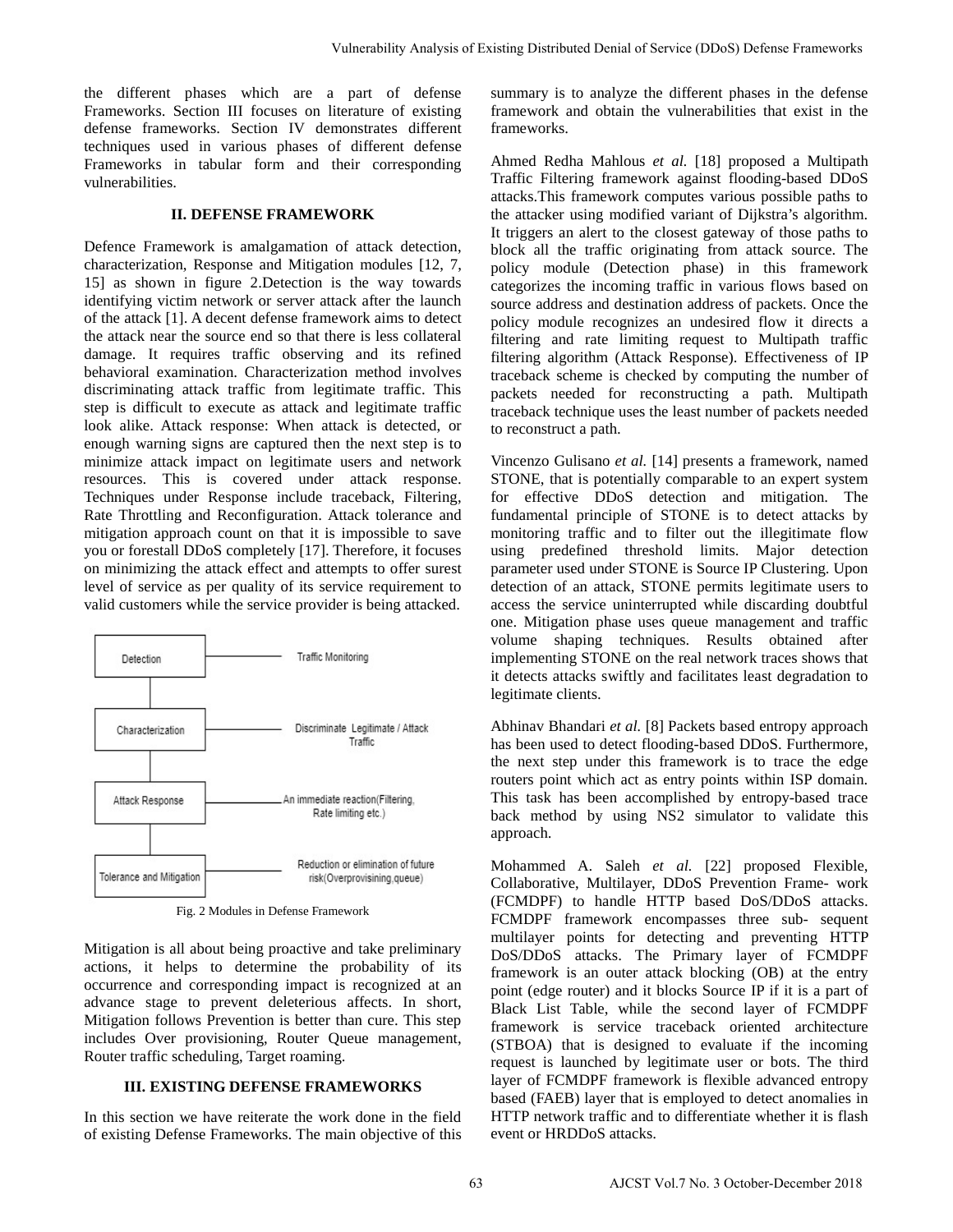Narmeen Zakaria Bawany *et al.* [2] proposed the design of SDN-oriented ProDefense framework that is modular. Three major components of this framework are traffic flow collector, policy engine, mitigation engine and attack detector. Traffic flow collector gathers the information regarding flow of the incoming traffic from OpenFlow switches. Rules are structured in policy engine for detection of attack and its mitigation. Three kinds of filters are configured to effectively detect the attacks and these are HR filter, LR filter and IR filter. The traffic flow collector gives its output to the attack detector module that generates security alerts with respect to the policy defined in Policy Engine. These security alerts trigger the mitigation module for taking relevant action. For attack mitigation, policy engine works on the defense strategies including dropping packets, traffic redirection and blocking ports. Shaveta Gupta, Dinesh Grover and Abhinav Bhandari<br>
Sharenet Zekaria Bawany or al. (21) proposed the design of<br>
ShON-oriented ProDoffens: firm-work that is modular Three<br>
major connonents of this framework are tartific tho

Alberato Compagno *et al.* [11] proposed collaborative pushback approach to counter interest flooding. Poseidon is a set of algorithms that are carried out on routers to identify traffic anomalies and mitigate their effects. Poseidon detects an attack when detection parameters exceed their respective thresholds. Poseidon restrains the rate of incoming interests from interface. In order to signal about possible flooding attack is under progress, Poseidon implements a mechanism, knowns as push-back, which sends alert/message to the same interfaces.

Yang Xiang *et al.* [23] proposed two new information metrices to detect an attack several hops earlier named as generalized entropy metric and information distance metric. It combines two security approaches, IP traceback and filtering technology, to make collaborative and robust defense mechanism to counter various attacks related to network security.

K. Giotis *et al.* [13] works on Software Defined Networks (SDNs) specifically on the OpenFlow (OF) protocol. The architecture of our proposed mechanism involves three main modules the Collector, the Anomaly Detection and Mitigation. Collector module collects flow informa- tion and periodically transfers them to the Anomaly Detection module that will identify a potential attacker or the victim of the attack. The Anomaly Mitigation module blocks the looked-for malicious traffic.

A heavy drop in the Destination IP and Destination port metrics would result in Flash Crowd. A White List function is implemented manually or automated that maintains a list of IP addresses/ports that is related to legitimate network traffic. Anomaly Mitigation module inserts a drop rule in the switch, if it is not in Whitelist table.

Dhruv A Patel *et al.* [21] proposed mechanism that will examine server-load by using memory and CPU processor parameters and comparing it with predefined limit. It

purposefully ignores the detection mechanism if server load is within the predetermined limit. But, if server load is on higher side then it evaluates the packet to find IP addresses. These IP addresses then get compared with Whitelist table. If result is positive then it will go to the further stage. However, if result is negative then it will go to HIP (Human Interaction Page) to differentiate attack traffic from normal traffic, if user gives answer positively then that user entry will be added in white list database to avoid unnecessary round trip through HIP. And this strategy further uses rate limiter or even denies access mechanism that will monitor requests from a specific IP in stipulated time.

Chaintanaya Buragohain *et al.* [10] proposed an SDN framework for data centers named FlowTrApp. Under this flow duration and rate are used to detect attacks across the ranges, be it on upper side of rate(HRDDos) or even at the lowest one(LRDDos), similarly for short lived or long lived durations, with the use of SDN engine. When new traffic flow reaches at the designated switches, it computes the flow statistics on a per flow basis.

If the traffic pattern comes under any one of the mentioned attack patterns/categories, then that specific flow is monitored by the Mitigate algorithm to determine about number of attempts made by the source address to attack the system. If this evaluated counter value is higher than a random legitimate value, then it blocks the source address for predefined duration. Otherwise, a flow from such source address can be passed uninterrupted.

Arpita Narayan *et al.* [20] presented a detection approach for DNS reflection attacks using request flow records to detect the attack on target. To differentiate between DNS traffic from legitimate user threshold concept has been introduced under this scheme. Next phase is to filter out the attack traffic for this hop count-based filtering scheme has been implemented.

Seung Yeob Nam *et al.* [19] proposed a mechanism that is based on two key principles. The former one is whitelistbased admission control scheme to protect the servers from surprises, for example if there is a sudden spike or surge of attack flow. Under second key idea, busy period concept defined for client and server IP has been introduced to detect attack flows.

# **IV. VULNERABILITY ANALYSIS OF EXISTING DEFENSE FRAMEWORK**

Myriad Frameworks have been analyzed in above section and we try to delve the different techniques used under various phases of defense frameworks and result is presented in tabular form in table I furthermore, their corresponding vulnerabilities are depicted in table I.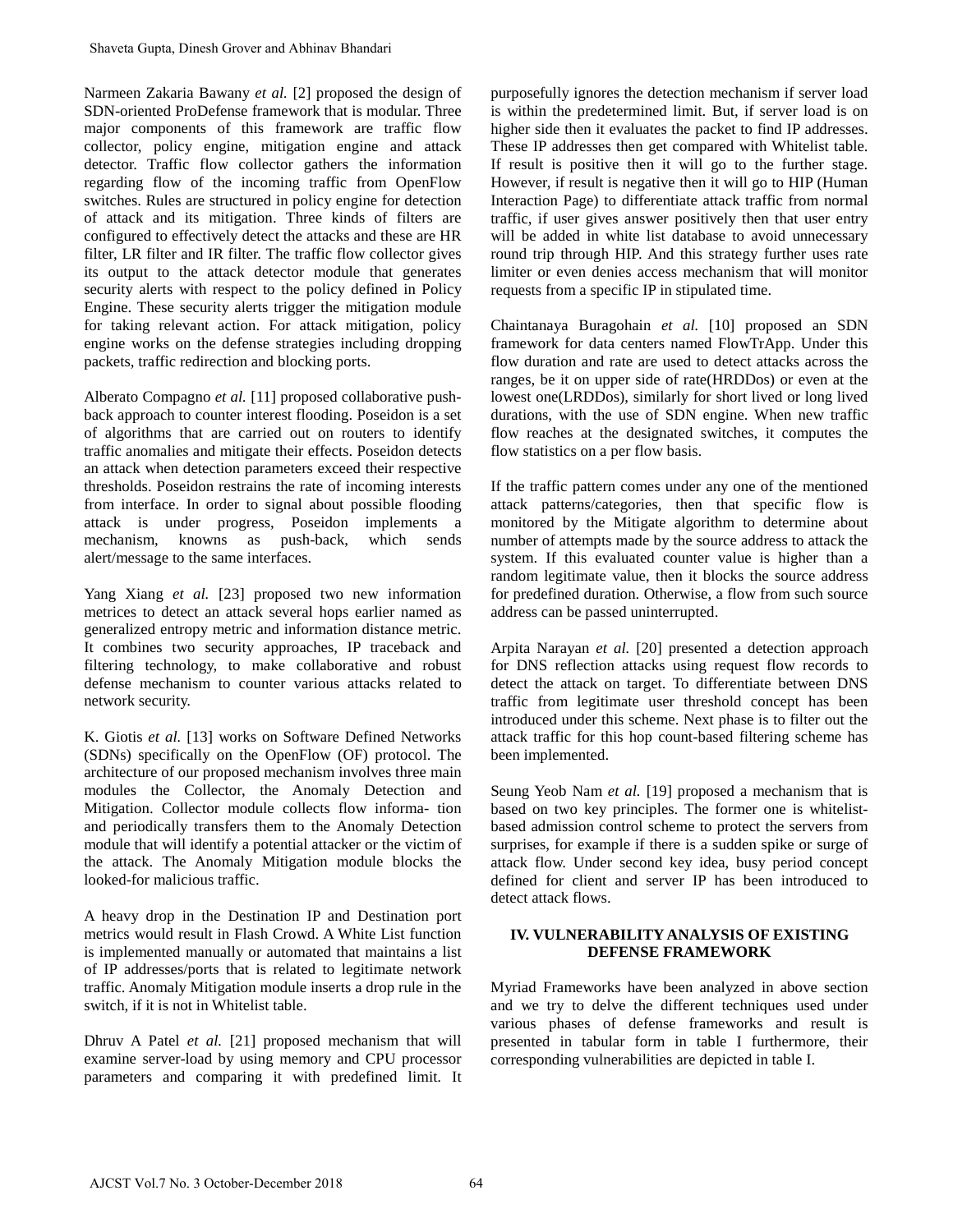|                |                                                        |                                       | <b>Detection Phase</b>                                                                        |                                                                                                 |                                                                                         | <b>Response Phase</b>                                          |                                                               | <b>Mitigation Phase</b>                                                                                                                     |
|----------------|--------------------------------------------------------|---------------------------------------|-----------------------------------------------------------------------------------------------|-------------------------------------------------------------------------------------------------|-----------------------------------------------------------------------------------------|----------------------------------------------------------------|---------------------------------------------------------------|---------------------------------------------------------------------------------------------------------------------------------------------|
| S.<br>No.      | Author/<br><b>Year</b>                                 | Type of<br><b>Attack</b>              | <b>Classification</b><br>based on timings<br>(Passive /<br><b>Ontime/Proactiv</b><br>$\bf e)$ | Parameter                                                                                       | <b>Detection</b><br>Meteric                                                             | <b>Attach source</b><br>path<br>identification<br>(Trace-back) | <b>Filtering</b><br>/Rate<br>Limiting<br>/Recon<br>figuration | (Overprovising/<br>Queue<br>management/<br>traffic scheduling/<br>traffic Roaming)                                                          |
| $\mathbf{1}$   | Ahmed<br>Redha<br>Mahlous<br>et al. [18]<br>/2015      | volume<br>based                       | Ontime                                                                                        | Source address,<br>destination<br>address                                                       | False<br>Positive<br>Ratio                                                              | Packet Marking                                                 | Filtering+<br>Rate<br>Limiting                                | N/A                                                                                                                                         |
| $\overline{2}$ | Vincenzo<br>Gulisano<br>et al. [14]<br>/2015           | volume<br>based                       | On time                                                                                       | Source IP<br>clustering                                                                         | Detection<br>Time                                                                       | N/A                                                            | Filtering                                                     | Queue man-<br>agement+ traffic<br>volume shaping                                                                                            |
| 3              | Abhinav<br>Bhandari<br>et al. [8] /<br>2015            | volume<br>based                       | Proactive                                                                                     | Destination<br>Address                                                                          | Average<br>entropy,<br>Standard<br>Deviation                                            | Link testing                                                   | Filtering                                                     | N/A                                                                                                                                         |
| $\overline{4}$ | Mohamme<br>d A. Saleh<br>et al. [22] /<br>2014         | Application                           | Hybrid<br>(Proactive+<br>Active)                                                              | Source<br>Address, User<br>agent, Accept,<br>Host, Request-<br>method, web<br>pages             | Entropy                                                                                 | Messaging<br>(puzzle<br>solving)                               | Filtering                                                     | Queue<br>Management                                                                                                                         |
| 5              | Narmeen<br>Zakaria et<br>al. [2]<br>2017               | Application                           | Proactive                                                                                     | Flow based                                                                                      | Entropy                                                                                 | N/A                                                            | Filtering                                                     | Drop packets+<br><b>Block Ports+</b><br><b>Traffic Redirection</b>                                                                          |
| 6              | Alberato<br>Compagno<br><i>et al.</i> $[11]$ /<br>2013 | Interest<br>Flooding                  | on time                                                                                       | Interest data ratio,<br>Adaptive PIT size<br>threshold                                          | N/A                                                                                     | N/A                                                            | Rate<br>limiting                                              | Drop Interests if<br>detection per<br>router Poseidon<br>local: Limits PIT<br>size Poseidon<br>distributed: PL+<br>alarm downstream<br>peer |
| $\overline{7}$ | Yang<br>Xiang et<br>al. [23]/<br>2011                  | <b>LRDDoS</b><br>attacks              | on time                                                                                       | Source IP address,<br>packet size                                                               | Generalized<br>Entropy,<br>Informa-tion<br>Distance<br>Metric                           | Hop by hop IP<br>Tracing                                       | filtering                                                     | N/A                                                                                                                                         |
| 8              | K. Giotis<br>et al. [13]/<br>2013                      | volume<br>based                       | on time                                                                                       | Source IP address,<br>destination IP<br>address, the source<br>port and the<br>destination port | Entropy                                                                                 | N/A                                                            | Filtering                                                     | Drop packets                                                                                                                                |
| 9              | Dhruv A<br>Patel et al.<br>[21]/2014                   | Application<br>layer                  | On time                                                                                       | Memory, CPU<br>usage                                                                            | Server Load                                                                             | Messaging<br>(Human<br>Interaction<br>Page)                    | Rate<br>limiting                                              | N/A                                                                                                                                         |
| 10             | Chaitanya<br>Buragohai<br>n et al.<br>[10]/2016        | <b>HRDDOS</b><br>and<br><b>LRDDOS</b> | on time                                                                                       | Flow based on IP<br>or MAC Flow<br>rate, Flow<br>duration                                       | N/A                                                                                     | N/A                                                            | Filtering                                                     | <b>Block source</b><br>address                                                                                                              |
| 11             | Arpita<br>Narayan et<br>al.<br>[20]/2016               | <b>DNS</b>                            | on time                                                                                       | Flow based,<br>Request count                                                                    | Accuracy,<br>False<br>Negative<br>Rate, False<br>Positive<br>Rate,<br>Detection<br>Rate | Hop count                                                      | Filtering                                                     | Drop packets                                                                                                                                |
| 12             | Seung<br>Yeob Nam<br>et al.<br>[19]/2014               | Application<br>Layer                  | N/A                                                                                           | Source IP,<br>destination IP                                                                    | Server<br>load, count,<br>Client<br>induced<br>server busy<br>period                    | N/A                                                            | filtering                                                     | Drop packets                                                                                                                                |

TABLE I DEFENSE FRAMEWORKS WITH DIFFERENT PHASES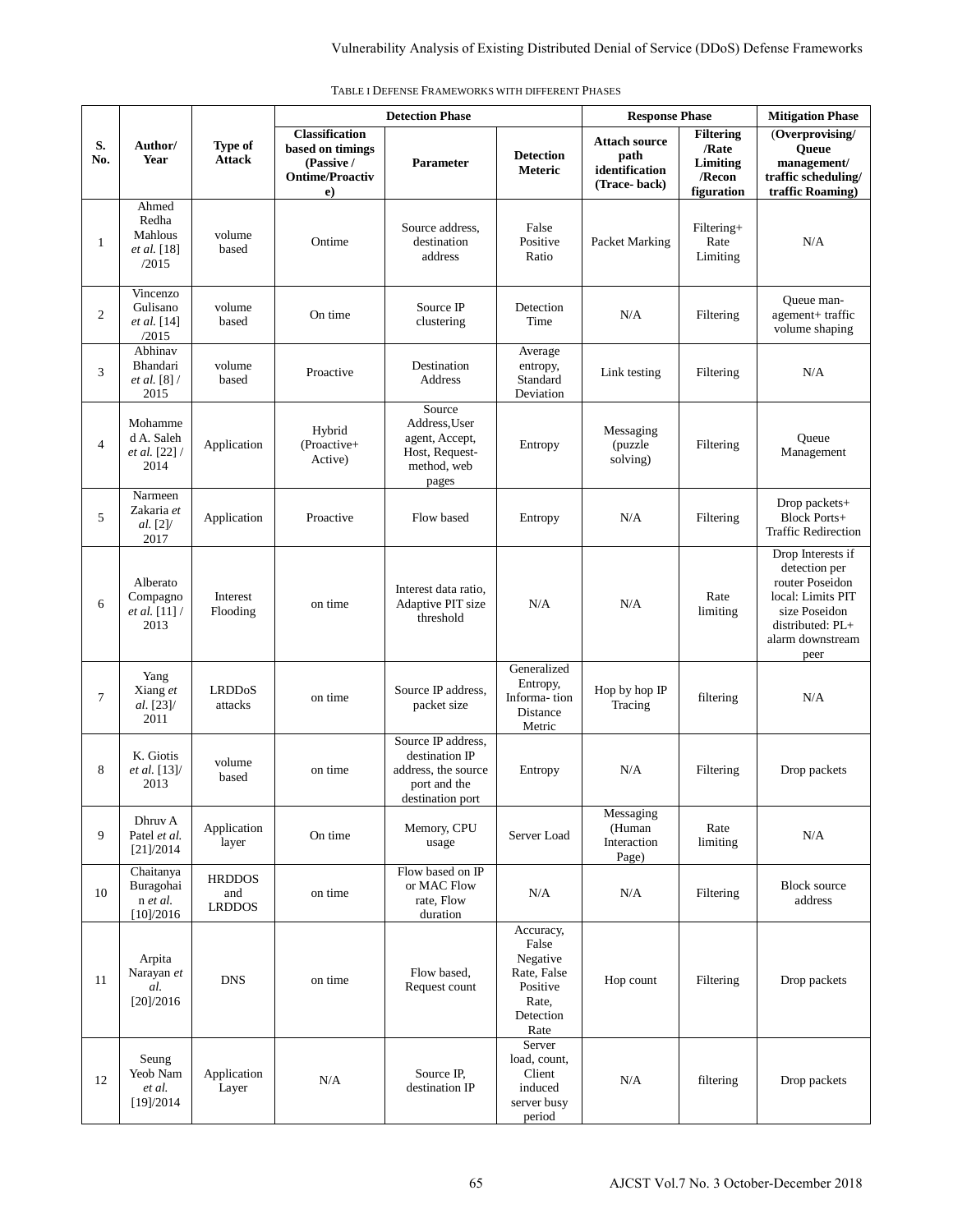### TABLE II VULNERABILITIES IN DIFFERENT FRAMEWORKS

| S.<br>No.      | Author/Year                                                                                                                                                                                                                                                                                                                                                                                | <b>Vulnerabilities in the Frameworks</b>                                                                                                                                                                                                                                                                                                                                                                                                                                                                                                                                                                                               |  |  |  |
|----------------|--------------------------------------------------------------------------------------------------------------------------------------------------------------------------------------------------------------------------------------------------------------------------------------------------------------------------------------------------------------------------------------------|----------------------------------------------------------------------------------------------------------------------------------------------------------------------------------------------------------------------------------------------------------------------------------------------------------------------------------------------------------------------------------------------------------------------------------------------------------------------------------------------------------------------------------------------------------------------------------------------------------------------------------------|--|--|--|
| $\mathbf{1}$   | Ahmed Redha Mahlous et al.<br>[18] / 2015.                                                                                                                                                                                                                                                                                                                                                 | 1. Multipath calculation results in Computation and storage overhead.<br>2. Unable to detect and control high bandwidth attacks.<br>3. Routers must perform complex computation to get right marking.<br>4. Vulnerable to fake marking made by attackers.<br>5. Packet marking requires large number of packets per flow.                                                                                                                                                                                                                                                                                                              |  |  |  |
| $\overline{c}$ | Vincenzo Gulisano et al. [14]<br>/2015.                                                                                                                                                                                                                                                                                                                                                    | 1. Can't prevent attacker to exploit victim's vulnerability.<br>2. Does not differentiate between DDoS and Flash events.<br>3. If deployed on real world vantage point then challenging to maintain information in<br>online fashion and how to share it with mitigation center.                                                                                                                                                                                                                                                                                                                                                       |  |  |  |
| 3              | Abhinav Bhandari et al. [8] /<br>2015.                                                                                                                                                                                                                                                                                                                                                     | 1. Unable to detect isotropic DDoS attacks.<br>2. Discrimination between legitimate and attack traffic is challenging task.<br>3. Packet filtering is not effective if flooding attack use legitimate services.<br>4. Management overhead, higher dependency on admin, any mismanagement to assist the<br>traceback will make it further slow, or even completion could be impossible.<br>5. Not suitable intermittently occurred attacks or when the attacker is aware of the traceback<br>techniques used because link testing technique is based on the assumption that attack remains<br>active until the completion of traceback. |  |  |  |
| $\overline{4}$ | Mohammed A. Saleh et al. [22] /<br>2014                                                                                                                                                                                                                                                                                                                                                    | 1. Unable to detect and prevent all flash events.<br>2. Failed to validate and traceback all incoming requests.<br>3 Less accuracy rates.<br>4. Adds further delay to the legitimate users by asking them to solve puzzles to authenticate.<br>5. Difficult to maintain queues.                                                                                                                                                                                                                                                                                                                                                        |  |  |  |
| 5              | Narmeen Zakaria et al. [2]/ 2017                                                                                                                                                                                                                                                                                                                                                           | More Prone to malicious applications which can easily damage the network through<br>controller.                                                                                                                                                                                                                                                                                                                                                                                                                                                                                                                                        |  |  |  |
| 6              | Alberato Compagno et al. [11] /<br>2013                                                                                                                                                                                                                                                                                                                                                    | 1. Poseidon additionally correlates the number of current PIT entries. These approaches lack<br>the option to isolate more specifically because all nodes behind the throttled interface will be<br>affected by this limitation.<br>2. Performance and accuracy issues.<br>3. Legitimate users will experience degraded services.                                                                                                                                                                                                                                                                                                      |  |  |  |
| 7              | Yang Xiang et al. [23]/2011                                                                                                                                                                                                                                                                                                                                                                | 1. For Hops more than 5 traceback time is larger.<br>2. ISP involvement.<br>3. Less scalable.<br>4. Discrimination between good and bad packets is a challenging task.                                                                                                                                                                                                                                                                                                                                                                                                                                                                 |  |  |  |
| 8              | K. Giotis et al. [13]/ 2013                                                                                                                                                                                                                                                                                                                                                                | 1. Detection near victim end so comparatively high collateral damage.<br>2. Discrimination between legitimate and attack traffic is challenging task.<br>3. Filtering is not effective if flooding attack use legitimate services.                                                                                                                                                                                                                                                                                                                                                                                                     |  |  |  |
| 9              | Dhruv A Patel et al. [21]/2014                                                                                                                                                                                                                                                                                                                                                             | 1. Difficult to implement rate limiting.<br>2. Hard to differentiate legitimate traffic from malicious traffic. It is not fool proof, legitimate<br>traffic may sometimes be dropped or delayed and malicious/attack traffic may be allowed.<br>3. Requiring users to authenticate themselves introduce more delays to legitimate users.                                                                                                                                                                                                                                                                                               |  |  |  |
| $10\,$         | Chaitanya Buragohain et al.<br>[10]/2016                                                                                                                                                                                                                                                                                                                                                   | Can only detect attack specified according to algorithm.                                                                                                                                                                                                                                                                                                                                                                                                                                                                                                                                                                               |  |  |  |
| 11             | Arpita Narayan et al. [20]/2016                                                                                                                                                                                                                                                                                                                                                            | 1. Hop count filtering is not so effective.<br>2. Does not seems good for practical usage.<br>3. ISP involvement is high.<br>4. Bandwidth overhead is extremely high.<br>5. Until the trace process is completed, attack should remain active.                                                                                                                                                                                                                                                                                                                                                                                         |  |  |  |
| 12             | Seung Yeob Nam et al.<br>1. Only for HTTP based web servers.<br>[19]/2014<br>2 Packet filtering is not effective if flooding attack use legitimate services.                                                                                                                                                                                                                               |                                                                                                                                                                                                                                                                                                                                                                                                                                                                                                                                                                                                                                        |  |  |  |
|                | <b>V. CONCLUSION</b>                                                                                                                                                                                                                                                                                                                                                                       | <b>REFERENCES</b>                                                                                                                                                                                                                                                                                                                                                                                                                                                                                                                                                                                                                      |  |  |  |
|                | A foolproof solution to negate DDoS attacks is next to<br>impossible. Best way to keep a check on these attacks is to<br>define metrics which cover more scenarios and have wider<br>scope to detect attacks and then come up with equally<br>robust mitigate techniques which can negate the attack<br>closer to the source so that the collateral damage could be<br>reduced to minimal. | [1] Ram Charan Baishya, "Ddos attack detection using unique source ip<br>deviaion", <i>International Journal of Network Security</i> , Vol. 19, pp.<br>929-939, 2017.<br>[2] Narmeen Zakaria Bawany, "Ddos attack detection and mitigation<br>using sdn: Methods, practices and solutions", Springer Arabian<br>Journal of Science and Engineering, Vol. 42, pp. 425-441, 2017.<br>Sunny Behl, "Characterization and comparison of ddos attack tools<br>$\left[3\right]$<br>and traffic generator - a review", International Journal of Network<br>Security, Vol. 19, pp. 383-393, 2017.                                               |  |  |  |
|                |                                                                                                                                                                                                                                                                                                                                                                                            |                                                                                                                                                                                                                                                                                                                                                                                                                                                                                                                                                                                                                                        |  |  |  |

# **V. CONCLUSION**

## **REFERENCES**

- [1] Ram Charan Baishya, "Ddos attack detection using unique source ip deviaion", *International Journal of Network Security,* Vol. 19, pp. 929–939, 2017.
- [2] Narmeen Zakaria Bawany, "Ddos attack detection and mitigation using sdn: Methods, practices and solutions", *Springer Arabian Journal of Science and Engineering,* Vol. 42, pp. 425–441, 2017.
- [3] Sunny Behl, "Characterization and comparison of ddos attack tools and traffic generator - a review", *International Journal of Network Security,* Vol. 19, pp. 383–393, 2017.